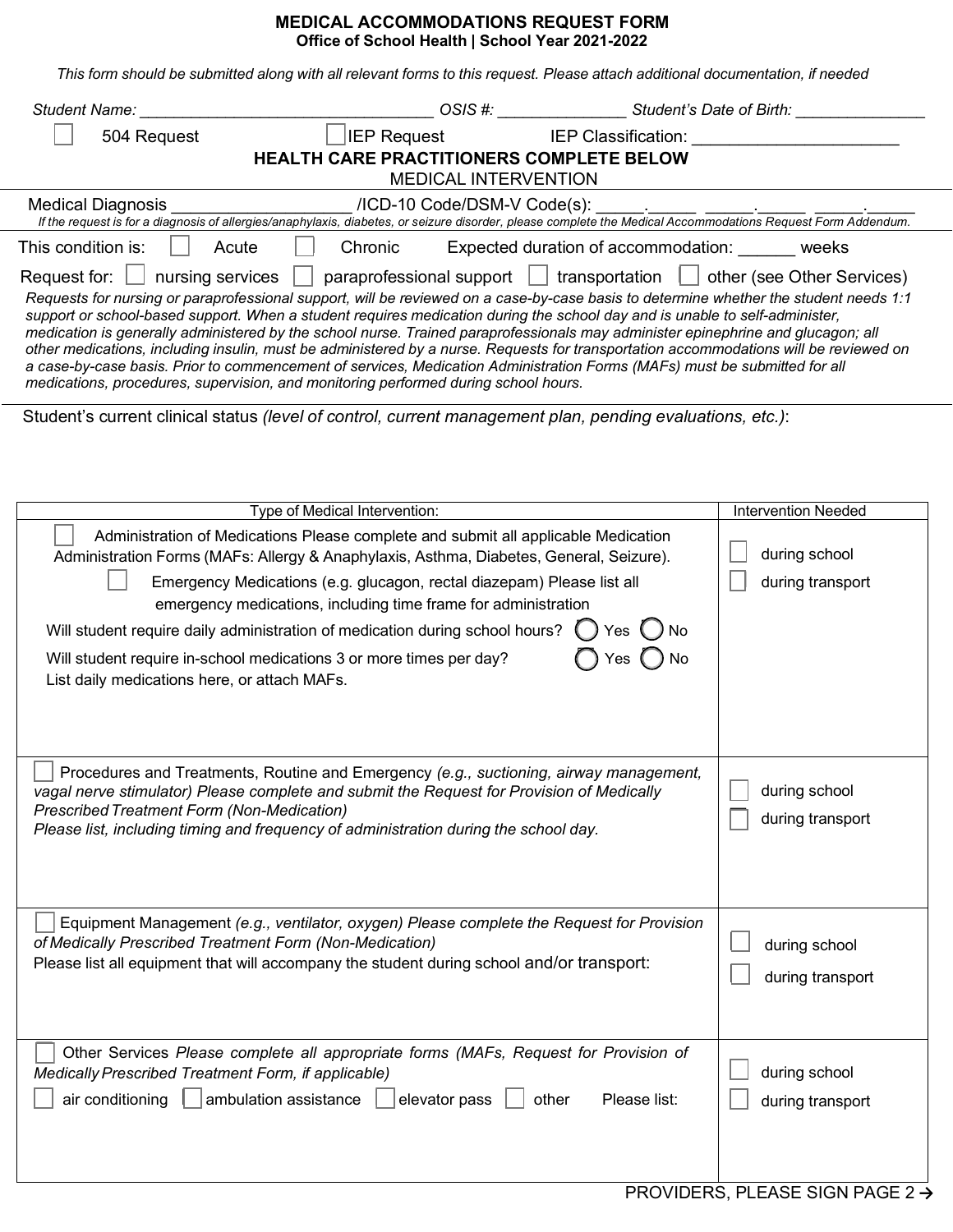| <b>MEDICAL ACCOMMODATIONS REQUEST FORM</b><br>Office of School Health   School Year 2021-2022<br><b>STUDENT CONSIDERATIONS</b>                                            |                                       |  |
|---------------------------------------------------------------------------------------------------------------------------------------------------------------------------|---------------------------------------|--|
| <b>Supervision/Monitoring Required:</b><br>none                                                                                                                           | during school<br>during transport     |  |
| continuous<br><b>Supervision/Monitoring Frequency:</b><br>Please describe the additional supervision/monitoring needed, including the tasks/responsibilities:             | other                                 |  |
| Is the student considered to be medically unstable (At risk for medical decompensation during school or transport)?                                                       |                                       |  |
| Yes (please describe below)<br><b>No</b>                                                                                                                                  |                                       |  |
| Is the student considered to be behaviorally unstable (poses a danger to themself or to other students)?<br>$\theta$ Yes (please describe below)<br><b>No</b>             |                                       |  |
| Crutches<br>Does the student currently utilize the following:                                                                                                             | Cast $\Box$<br>Wheelchair  <br>Other: |  |
| Please list any other clinical concerns relevant to supporting the student during the school day and/or during transport<br>(Attach additional information if needed)     |                                       |  |
| How does this diagnosis affect educational performance? Does the diagnosis have an impact on learning,<br>participation, or attendance in school? If so, please describe. |                                       |  |
| <b>CONTACT INFORMATION &amp; ATTESTATION</b>                                                                                                                              |                                       |  |
|                                                                                                                                                                           |                                       |  |
| Best days to be reached:                                                                                                                                                  |                                       |  |
| Mon-Time: $\Box$ Tue-Time: $\Box$ Wed-Time: $\Box$ Thu-Time: $\Box$ Fri -Time: $\Box$                                                                                     |                                       |  |
| I attest that I have provided clinical services to this student and that the information above is complete and clinically<br>accurate as of the date provided below.      |                                       |  |
|                                                                                                                                                                           |                                       |  |
|                                                                                                                                                                           |                                       |  |
| OSH-14 504 Med Accom Req Rev. April 2021                                                                                                                                  | For Print Use Only                    |  |